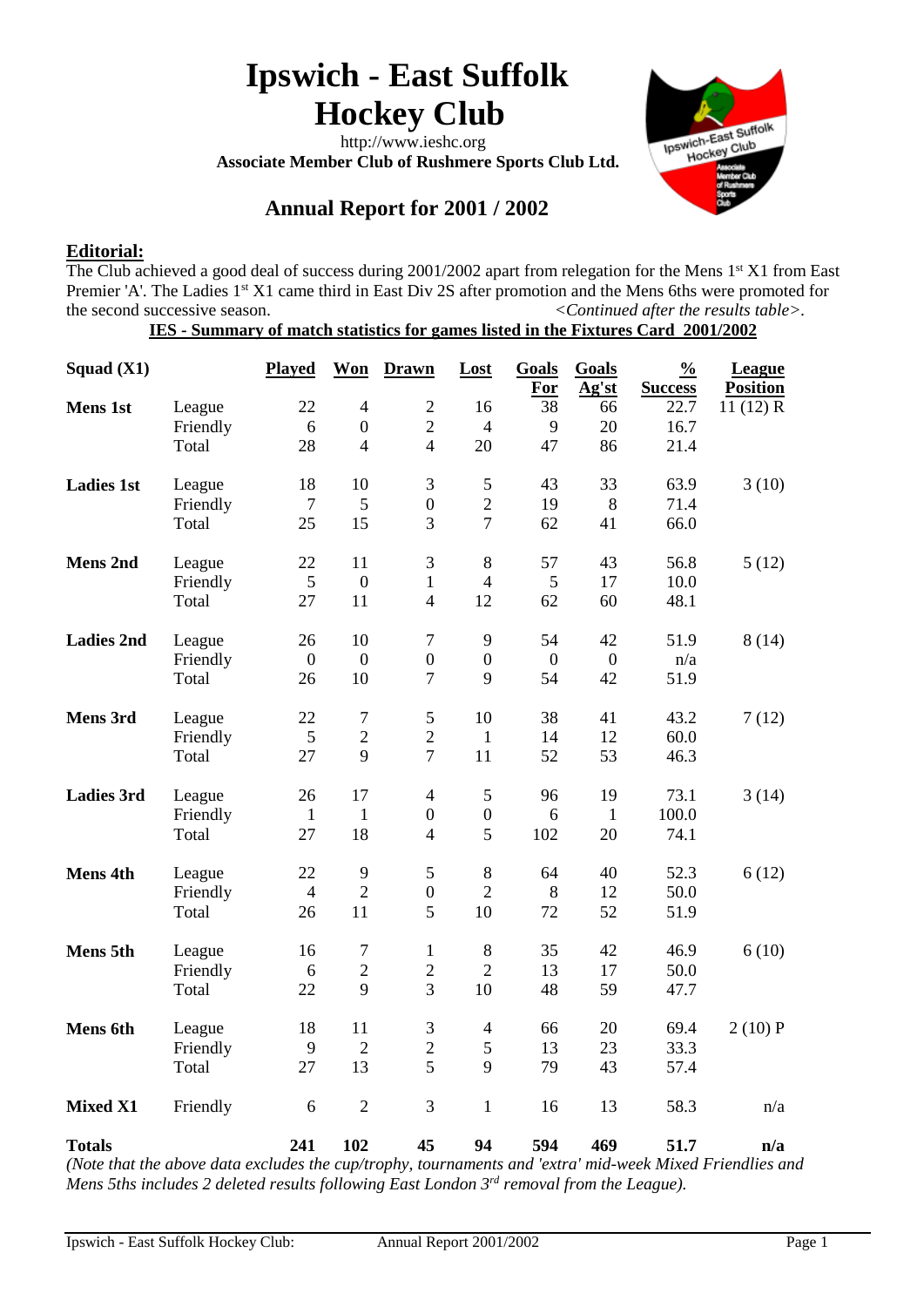# *<Editorial continued from above the results table>*

Our other league teams all competed well to achieve mid-table positions with the Ladies 1sts and Mens 2nds respectively 3<sup>rd</sup> and 5<sup>th</sup> after promotion. We won the Suffolk County Mens Indoor Cup and the Harleston Mens Veterans Tournament. No fewer than 8 of our people were part of Suffolk's victory in the East Mens County Championships tournament.

We continue to build excellent relationships with Rushmere Sports Club - grateful thanks are due to Sonia Smith (for the Teas), Roger Osborn and others. Ongoing sponsorship from GAH Heating (formerly 'Thermecon') continued to provide funds for additional training resources. Off the pitch it is worth recording that IES again provided a considerable part of the Suffolk HA's management including Secretary (Avril Adams), Mens Treasurer & Handbook Editor (Chris Hatch), Ladies League Secretary and Web Site Manager (Dawn Claxton), Mens U-21 Manager, East League Rep & Indoor League committee. (John Adams), Mens U-21 Coach (David Taylor), Schools & Youth Treasurer (Ian Watson) and Boys U-13 and U-14 Manager (David Walsh). No other Suffolk club comes remotely near this level of commitment to organising the sport in and around our County. Charlie Farrow has become the East Hockey Regional Development Manager – a professional position supporting our sport throughout the region.

The Club would again like to acknowledge with thanks the work done by Suffolk HA President Brian Perks to run the Indoor League & Cups throughout the season at Rushmere. We entered four squads in total and enjoyed both playing in the competitions and a good deal of success in them.

The Club's social & fundraising programme was perhaps not as successful as in recent years. However, the events put on were enjoyable and of considerable financial benefit to the club. Avril Adams is, once again, thanked for the considerable effort put into leading this activity.

Our youth coaching programme again proved highly popular and of enormous importance to the long term future of the Club and for which the Youth sub-committee and coaches under the leadership of Charlie Farrow deserve special recognition and thanks.

# **EHA Mens Cup & Ladies Vase. Summary of results**

| Competition     |     | Played Won Drawn Lost |                                        | GF                          | <b>GA</b> | <b>Venues</b>      |
|-----------------|-----|-----------------------|----------------------------------------|-----------------------------|-----------|--------------------|
| Men, EHA Cup    | 2 1 |                       |                                        | $0 \quad 1 \quad 5 \quad 8$ |           | $1$ Home $+1$ Away |
| Ladies, EHA Cup |     |                       |                                        | $0 \t 1 \t 3 \t 7$          |           | 1 Home $+$ 2 Away  |
| Totals          |     |                       | $\begin{array}{ccc} 0 & 2 \end{array}$ |                             | 15        |                    |

| Outdoor Tournament & Indoor competition results during 2001/02 (to semi-finals or better):- |  |  |  |
|---------------------------------------------------------------------------------------------|--|--|--|
|                                                                                             |  |  |  |

Ladies Runners-up, Suffolk Indoor League (L 'A'); Runners-up, Suffolk Indoor League Cup (L 'A'); Men Winners, Suffolk Indoor League Cup (Mens 'B'); Runners-up, Suffolk County (Outdoor) Cup, and Runners-up, Suffolk Indoor League (Mens 'A'); Veterans Winners, Harleston Veterans Tournament; Boys U-14 Boys U-13

#### **Representative Honours during 2001/02**

| England U-16 Squad                  | George Pinner                                                      |
|-------------------------------------|--------------------------------------------------------------------|
| England Men Over-60 Squad           | John Taylor                                                        |
| Suffolk Men Senior X1 Squad         | Charlie Farrow, Danny Mayhew, Stuart Gooderham, Geoffrey Reed,     |
|                                     | David Taylor, Matt Walker, Guy Marshlain, Matt Gardner.            |
|                                     | Manager: Chris Hatch                                               |
| Suffolk Men U-21 X1 Squad           | Will Fulker, Marc Lloyd, Simon Rose, Graham Bendall, Geoff Reed,   |
|                                     | Alex Borwick, Ian Swallow, Tim Caston                              |
|                                     | Manager, John Adams; Coach, David Taylor                           |
| Other Suffolk or East Junior Squads | Tim Fletcher, Tom Parry, Stephen Peck (U-16); David Messant (U-15) |
|                                     | Eddie Day, James Hughes, James Howe, Michael Tomiak (U-14)         |
|                                     | Jamie Pinner (U-13); Josh Godfrey, Jack Hinshelwood, Max Underwood |
|                                     | (U-11); Hannah Golding (Girls U-17)                                |

# **News from the Annual General Meeting on 14th May 2002**

| Ipswich - East Suffolk Hockey Club:<br>Annual Report 2001/2002 | Page 2 |
|----------------------------------------------------------------|--------|
|----------------------------------------------------------------|--------|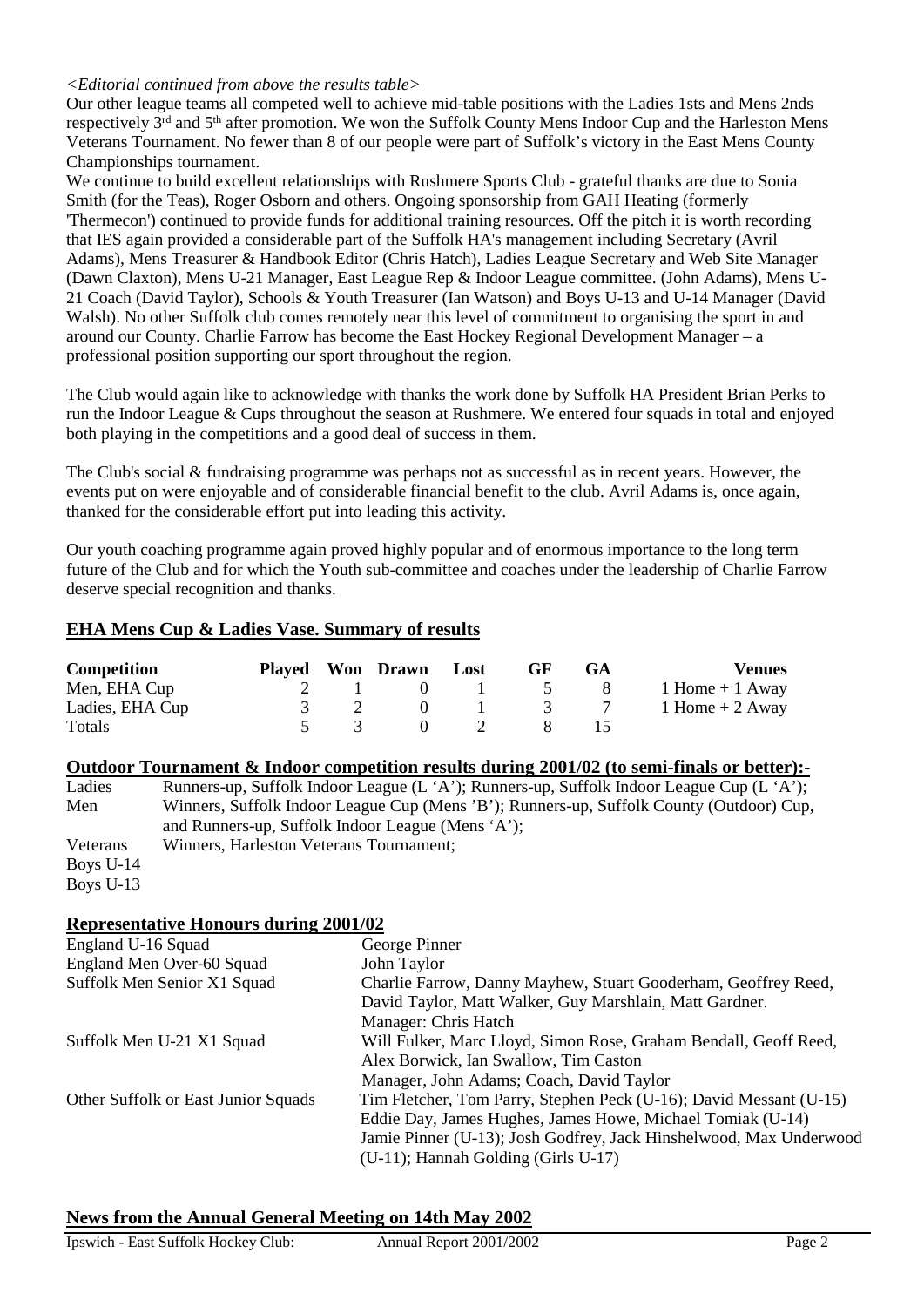The following elections were made at the AGM (or by subsequent committee appointment): President, John Taylor; Chairman, John Adams; Secretary, Sue Stenson; Business Manager, Men's Team Secretary, Astro Pitch Liaison & Umpire Appointments Officer, Chris Hatch; Club Promotions Officers, Guy Marshlain; Social Secretary, Mandy Minter; Youth Committee, Charlie Farrow, Stephanie Cook, David Walsh, Claire Pearsons, Mandy Minter.

| <b>Position</b>                | Men                        | <b>Ladies</b>                |  |  |  |
|--------------------------------|----------------------------|------------------------------|--|--|--|
| 1st X1 Captain/Secretary       | Charles Farrow / Danny     | Fran Poppleton/ Janis Taylor |  |  |  |
|                                | Mayhew                     |                              |  |  |  |
| 2nd X1 Captain/ Secretary      | To be advised              | To be advised                |  |  |  |
| 3rd X1 Captain/ Secretary      | Danny Cripps / David Walsh | Dawn Claxton / Gill Burch    |  |  |  |
| 4th X1 Captain/ Secretary/     | John Pope, John Bentley    |                              |  |  |  |
| 5th X1 Captain/Secretary       | John Wright, Jon Oakley    |                              |  |  |  |
| 6th X1 Captain/ Secretary      | Chris Hatch, Ray Black     |                              |  |  |  |
| Mixed X1 Captain / Secretary   |                            |                              |  |  |  |
| Indoor League Captain 'A', 'B' | Andrew Keedle / Paul Read  | Mel Maguire / Liz Marshlain  |  |  |  |
| <b>Fixtures Secretary</b>      | Peter Blake                | Jaq Gooderham                |  |  |  |
| Press Officer                  | <b>Charles Farrow</b>      | Maria Whelan                 |  |  |  |
| County liaison                 | Chris Hatch                | N/a                          |  |  |  |
| <b>Communications Officer</b>  |                            | <b>Mandy Minter</b>          |  |  |  |
| Web Site Manager               | Andrew Keedle              |                              |  |  |  |

# **Other Matters reported on at the AGM:-**

# **(i) Chairman's Report (adapted from a letter to club members by John Adams);**

During the last season and a half it has become very clear that there is an air of complacency around the club. The decision to move away from Chantry Park to Rushmere, was not a difficult one because the grass pitches had run their course and the new facilities had no comparison. The move provided the club with a fresh impetus' the sociable and friendly atmosphere boosting the hockey on the pitch. It was fun for everybody including those people who give so much time to ensure that the hockey happens. But I believe the move has also had its downside because we have not had to put out goals, run a bar, make sandwiches etc and this has been reflected in a belief that the hockey and club infrastructure runs itself. Most social functions have not been well attended during last season with the exception of the best support for our Annual Dinner in many years. Also, the recent AGM was the worst attended for years.

In short, it has become increasingly difficult in the last two seasons to fill all the committee posts to provide the hockey for our 150 members and all the youngsters on our books. The 'willing few' have expressed frustration that we clearly need more volunteers to come forward and take their due turn. Please take this point on board – the future organisation and sustainability of the club depends on it!

On a positive note, we can reflect that the club has gone from strength to strength over its 16 years history. It has been gradual and proven to be sustainable so far. Membership numbers have slowly increased and the Mens 1<sup>st</sup> X1 have worked their way up from modest league status to the top, although for the coming season we will be in Premier B. The rest of the Mens teams have also progressed up the league structure since divisions for all teams became available. The Ladies 1<sup>st</sup> X1 is now playing in the East League and has made a highly creditable impact. The junior section is the envy of many clubs and provides us with great public credibility. In general, great strides have been made in the last 10 years or so but it is clear that new momentum needs to be created to avoid things going backwards. So, the message is that it is good but it could be better and that very much depends on YOU offering some of your time and expertise as well as your subscriptions and your skills on the pitch.

#### **(ii) Business Manager's Report (Chris Hatch);**

At the end of our 4th season after moving to Rushmere Sports Club, it is a pleasure to report that we have continued to pay our way and look forward to the future in an adequate financial position although much remains to be done if we are ever to come near financing an astro at Rushmere and there is no room for slack or complacency. Please make every effort to pay subscriptions and match fees promptly and support the excellent Social & Fundraising programme. Despite an unexpected affiliation fees levy for the EHA, it has proven possible to avoid any increases in Subscription or Match fees for the 2002/03 season (although a penalty has been endorsed for 'late payment of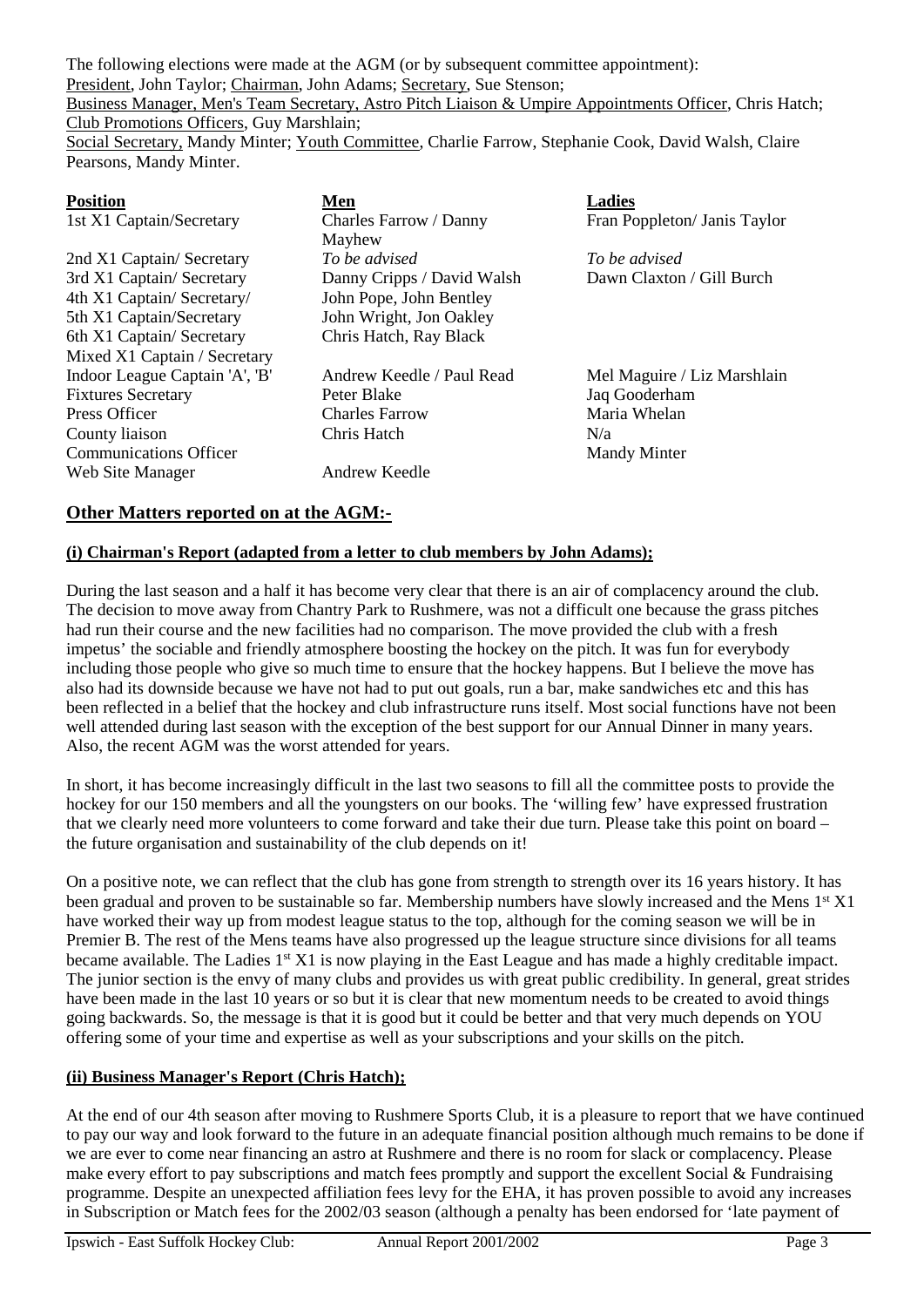Subs).

# **(iii) Social & Fundraising Report (Editor's report);**

Grateful thanks once again are due to Avril Adams for leading the Club social and fundraising activities. The programme got off to a good start with a Mexican Night in September, organised by Mandy Minter and Avril, resulting in a £230 profit for the Club and a convivial evening of music, food and good company at Rushmere. The by-now traditional Craft Fayre was organised by Sue Stenson and Avril in November. This brought in some £665 to the Club and was fairly well supported by the public and a good cross-section of our members but there was certainly room for more to come through the doors on the day. The Christmas Party Karaoke evening did struggle for numbers and perhaps that form of self-help entertainment has run its course. To close the season, the Annual Dinner Dance & Awards, organised by Avril and John Adams, was probably the most successful in terms of numbers, atmosphere and guest tables that we have had for years. Mandy Minter has taken over the mantle of Social Sec for 2002/03 – and it's so important that she gets all the help and support needed to really move forward again on our social programme.

# **(iv) Youth Coaching Report (Editor's report);**

Very briefly, much was achieved in terms of providing coaching and playing opportunities for our 'army' of youngsters on the youth coaching list, which now numbers some 96 boys and girls. Charles Farrow again spearheaded the programme and was supported by a varied group of the Club's coaches on Wednesday evenings and when matches or tournaments were played, usually on Sundays or weekday evenings. The impressive progress and commitment was the foundation of the Club;s successful application for an 'Awards for All' grant, which will help to finance coach education and related skills development during the next year.

# **(v) Umpires and Umpiring Report (Chris Hatch);**

For the record, the Mens 1<sup>st</sup> X1 Premier 'A' league matches were umpired by ECHUA appointees whilst the Mens 1<sup>st</sup> X1 friendlies and most of the seconds games and were umpired by members of the SCHUA. Ladies 1<sup>st</sup> X1 East League games were umpired by the Suffolk neutral pool. The Club is grateful to these three organisations for this essential contribution. Ladies 2nd, 3rd and Men's 3rd, 4th, 5th and 6th X1 games were umpired by Club appointees. For our official Saturday and Sunday programme, 6 or more games were umpired by Chris Hatch (34 games), Nigel Munson (19), John Bendall (17), John Pope (12), Ian Reed (11), Danny Cripps (9), John Wright (8), John Adams (7), Jon Oakley (7), Steve de Boltz (7), Anne Edney (6). Fourteen others umpired 31 games between them.

Sixteen of the Club's 23 'Level 1' Umpires contributed to the total effort but the other 7 were inactive. It is 18 months since any club member completed the Level 1 qualification process and this is extremely disappointing All members are encouraged to acquire formal umpiring qualifications – our sport is requiring more pool umpire appointees and we simply must get more qualified and willing umpires in the club. There is no option if we want to continue playing. Chris Hatch will again act as the Club's non-pool umpire appointments coordinator for the coming season.

# **End of Season Team Reports: (2001/2002)**

# **Mens 1st X1 (Charlie Farrow);**

# "Relegated but many plus points"

After three seasons in the East's top flight division the first team return to Premier B next season after finishing the season eleventh out of twelve. Colin Mannell a key player for the two years, left the area and was to be badly missed, whilst on the arrivals front Matt Walker joined from Felixstowe, Matt Gardiner a promising young defender and Gavin Cole previously of Harleston Magpies were other new faces. Pre-season saw some encouraging performances against three sides with National League experience in Ipswich, Harleston and Bromley.

The league programme started at home to Bishops Stortford and a wonderful game ended in a 3 /3 draw, and despite a heavy defeat at Cambridge City a big win 5-1 over Long Sutton gave reason to be optimistic. This feeling was further enhanced with a wonderful win in the EHA Cup at Crostyx, but this like the early season promise proved be a false dawn. A long sequence of defeats was to follow and the run in to Christmas become a depressing sequence of missed opportunities and defeats by the odd goal. An away point at Colchester was a pre Christmas boast, but the team squad were aware that we would have to improve after Christmas to survive.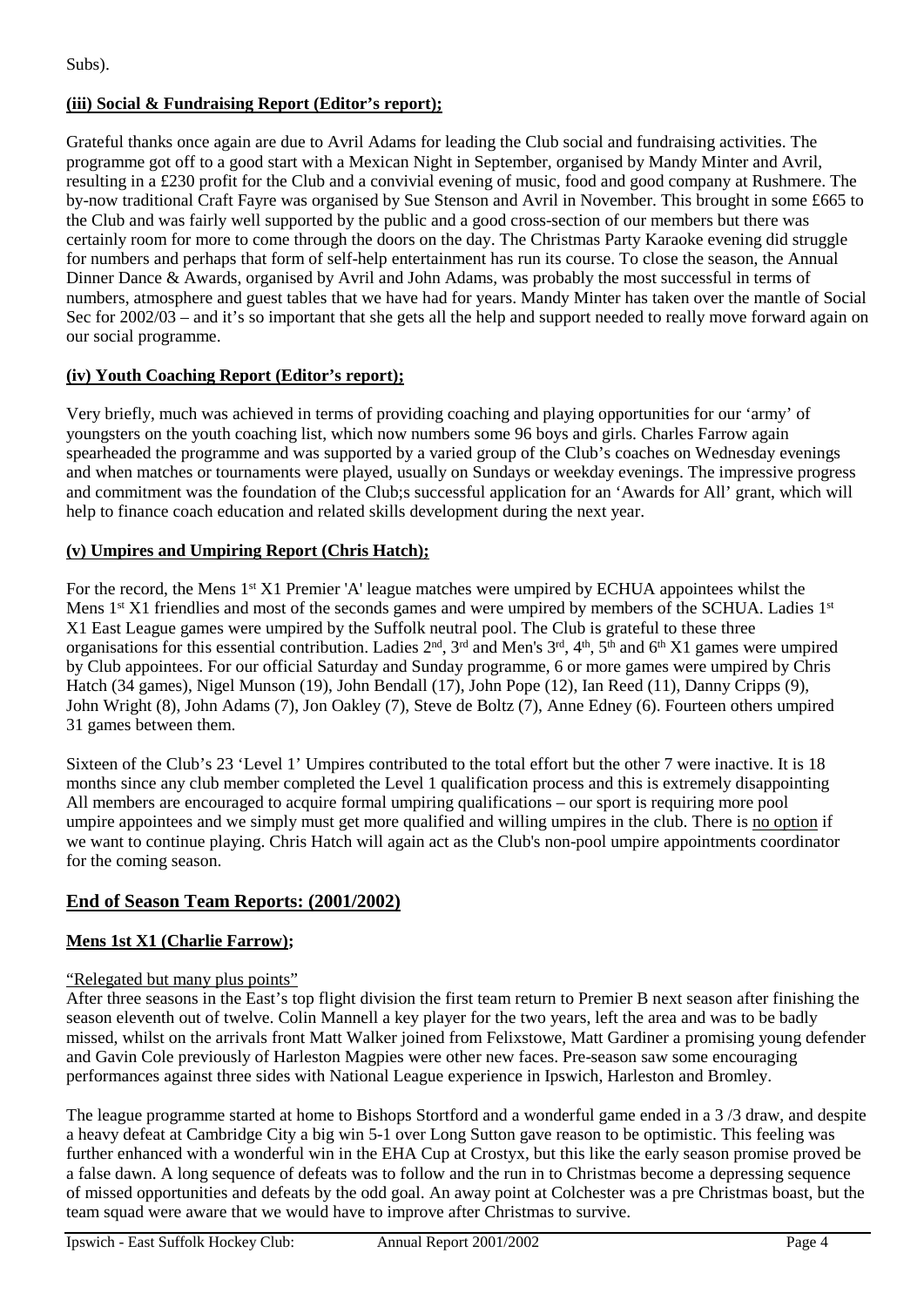January arrived with a second defeat to Cambs City with Marc Lloyd making a promising debut in goal before an crucial win over Long Sutton away 3-2. John Kirton had joined the Squad as part time coach offering some fresh ideas and started to change the way the team played. The IES system since arrival in Premier A had been based on good defence but a lack of goals had always been a problem. A more attacking 4,3,3 was introduced and slowly the players warmed to the system and despite not turning this into points IES were now playing some attractive Hockey. Despite this improvement defeats at home to Broxbourne and away at Chelmsford left IES facing the drop, but the following week saw the performance and the result of the season. Cambridge University were beaten 2-1 the first success over the students for the club and thoughts of survival were again mooted.

In losing the next match at Champions to be Harleston IES again played some great Hockey winning many admirers among the large home crowd. Sadly the next match with Clacton was abandoned due to snow when IES looked in the mood. Colchester were comfortably beaten two weeks later leaving IES two rearranged games with relegation rivals Bedford and Clacton. Both of these sadly, were lost with the IES side seemingly restrained by the fear of defeat. On reflection the team was not at their best for much of the season and losing twice to both Clacton and Bedford were critical. Martin and John Reader two key players barely played and others key men did not perform when needed. However on the positive side the squad is a much younger than at any time in the recent past and many young players are knocking on the door. If the same attractive Hockey can be played in a more relaxed manner next season the future still looks bright.

Thanks to Dave Taylor for all his hard work as manager and to all the boys for never giving up.

# **Ladies 1st X1 (Editor's report);**

At last, promotion from the Suffolk League to the East League meant new challenges, oppositions, distant Away games and a chance for our best players to be stretched to having to play at their best on a week to week basis. Following some steady performances in early season friendlies, the League got off to the best possible start with a 3 – 2 win over Burnt Ash. Although losing to Colchester, momentum was retained with wins over Berkhampstead and Crostyx (who were the eventual league winners). A  $5 - 4$  epic victory over arch-rivals Ipswich 3rd and further wins over Hertford and Burnt Ash (again) kept IES in contention for league honours at the mid-season break. Some friendlies and some postponements and cancellations meant it was February before further league progress was made but a 7 – 0 thrashing of Chess Valley followed by wins against Hertford and later against Maidstone and Berkhamstead meant that IES were always amongst the leading clubs. However, three losses in the latter stages against Ipswich 3rd, Crostyx and Bromley, meant a slight falling off the pace and an eventual  $3<sup>rd</sup>$  place in the league. The ten wins from eighteen league games was a great credit to the commitment and hard work of the squad and its management (especially coach, John Adams). Perhaps the infrequent availability of captain Steph Cook (due to training for a new career) in the second half of the season was a factor which contributed to not quite being able to win the league. However, Fran Poppleton stepped in as acting captain when required and will be captain for the new season, when the goal will be to build on a highly creditable first season in the East League.

# **Mens 2nd X1 (Guy Whiting);**

Promotion three years running with consecutive championships. No way was Div 2 N going to be as easy. Eight weeks, eight points and five yellow cards later, our worst thoughts were confirmed !. Worse still was to come the next week. One down within 2 minutes against league leaders Norwich Union but at that point the season changed. Two from Pete Elsom and a scorcher from Sam Gibson heralded eight straight wins including 12-0 against Royston. We weren't stopped until February by the eventual league winners, Shefford & Sandy. Notwithstanding this, we still had a chance of winning the league on the penultimate week of the season. Ultimately it wasn't to be, but we still achieved an excellent 5th place. As for individuals, Simon Rose was the well deserved players' player of the season with Graham Bendall a close second. The excellent (but taken for granted !) performances of Kevin Day have to be acknowledged, as do the 17 goals in 16 games from Pete Elsom.

As for the spirit of the squad it was excellent and my thanks are due to everyone who played for the team at whatever stage. I echo the sentiments of my predecessor in that you couldn't wish for a nicer bunch of guys with whom to spend a Saturday afternoon.

As for next season, no excuses !. There are only 2 teams we didn't beat and Div 1 hockey is there for the taking if the squad really want it !.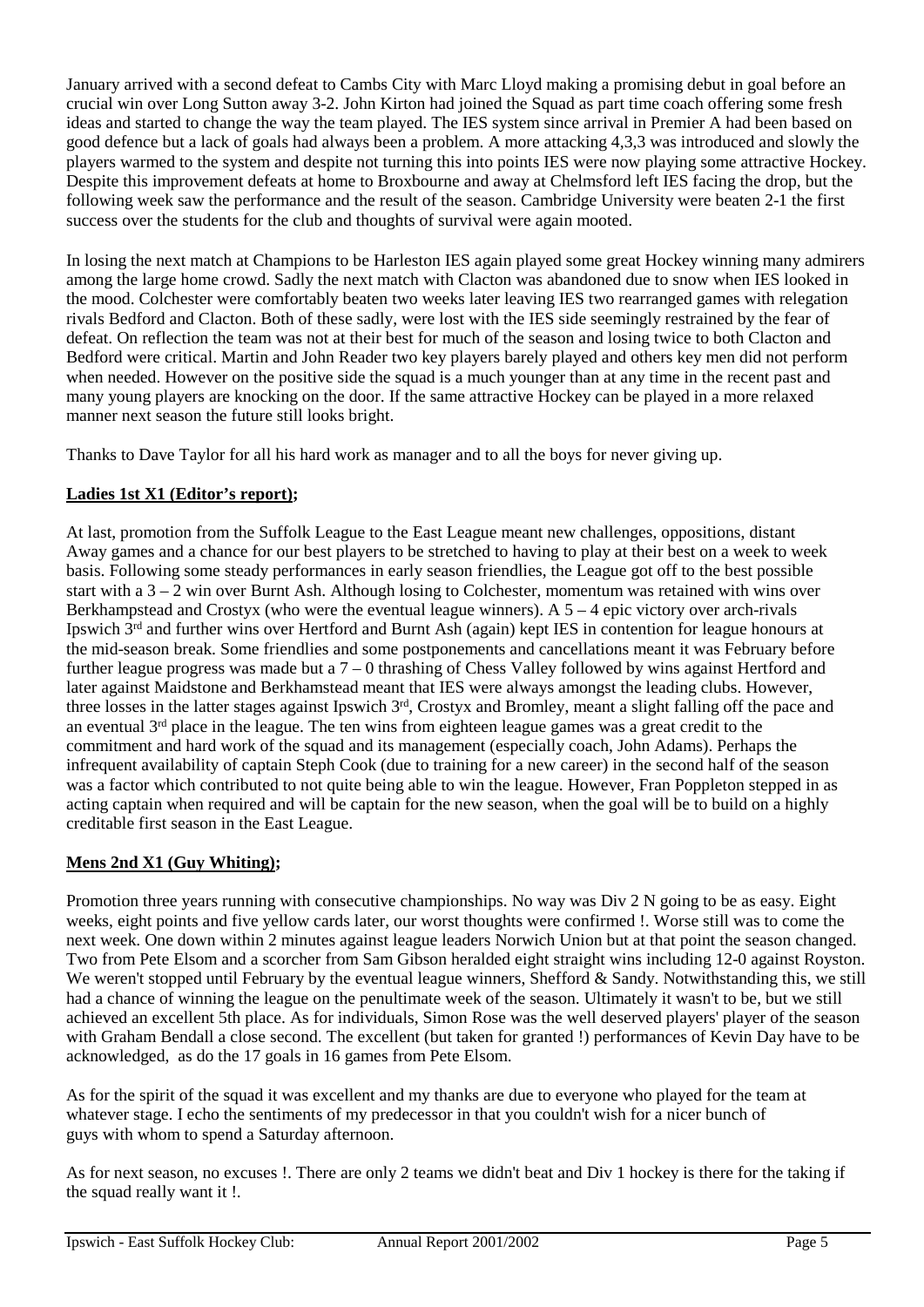# **Ladies 2nd X1 (Editor's report);**

Slightly unusually, the Ladies 2nds season comprised 26 league games and not a single friendly – such was the size and duration of the Suffolk Ladies Premier Division. Mandy Minter and Mel Maguire captained and managed a side which quickly settled in terms of regular selections but took a few games to make a significant impact on the league table. However, concerns about struggling were soon put aside as wins over Harwich, Southwold, Orwell 2nds and Bury 3rds moved the side into a mid-table position by the Christmas break. The fact that we were competitive was underlined by a good draw with Bury 2nds and just a  $2 - 1$  loss to eventual champions Carlton Park  $1^{st}$ . In the New Year the side consolidated an upper mid-table position with excellent wins over Christchurch 1sts, Harwich, Southwold, Bury 2nds and 3rds, Hadleigh, Orwell 2nds and Felixstowe 1sts although defeats came at the hands of Carlton Park 1sts, Sudbury 1sts and Lowestoft 1sts. The Carlton Park (home) game was marred by a dispute over the necessity of finishing the game in a gale and (another) broken finger for Mel, defending after the award of a dubious short corner.

Altogether, an outturn of 10 wins, 7 draws and 9 losses with a positive goal difference of +12 was a credit to the side and showed that we had one of the best  $2<sup>nd</sup> X1's$  in Suffolk ladies hockey.

# **Mens 3rd X1 (Richard Adams);**

Another good and competitive season by the 3<sup>rd</sup> XI, resulting in a mid table finish at the end of the season. Each and every game was competitive and had goals been nipped, or the odd shot gone wide, we would have been challenging for top honours this season. After a poor start to the season, the team fought hard for each other and carved out a fine series of results before and after Christmas. Highlights included a 3-0 away victory against top of table Colchester, and a very hard fought 2-1 home victory against Crostyx.

The player of the season was Marc Lloyd between the posts, who handled each situation with maturity beyond his years – let's hope that he can continue this off the field too! Many other players came of age this season - Alex Borwick had a fine season, Charles Coulson was a rock in defence, the Harris lads both showed promise for the future and James Klug played very well in front of goal and formed a highly effective partnership with Ducky.

We were blighted by injury early in the season, with Darren Clarke being struck down by a snow boarder – I suspect foul play by Ipswich Hockey Club. Missed for his agility and speed around the pitch, this also had a significant impact on the average age of the team. Against Saffron Walden, I won't embarrass myself, but I was the old man of the team by well over 10 years!!! I would like to extend my thanks to the older players in the team, including Jaffa, Ducky, James Taylor, Simon Martin, Matt Lowe and latterly Andy Keedle for their help and support throughout the season. Also to all those occasional players who helped out during a difficult season for availability. Final mention must go to Ducky for knocking the hat off the Crane's keeper during a very competitive pre-Christmas match!

I will be looking forward to a successful 2002/3 season and feel that there is a real chance of promotion. Whilst I will be stepping aside as Captain, I will be as keen as ever to ensure that nothing gets by me at the back!

# **Ladies 3rd X1 (Anne Edney);**

It has been a very successful season for the  $3<sup>rd</sup>$  Eleven. This can be attributed to the hard work and dedication that everyone has shown. We have had a consistent team all year and have gone from strength to strength. We started the year off positively with some very pleasing results and were deservingly up in the promotion zone. Having only lost two games (one on grass) before the Christmas break we were flying, having had some emphatic wins, several of which were in double figures. However, after Christmas we had a poor spell which started with an unforgettable game on grass at Stour Valley, which we lost 2-0. We then played several of the better teams in the league and unfortunately more disappointing results followed. This took us out of the promotion zone and adrift from the top two.

As motivated as ever and always looking for that next goal, we managed to get it back together and finished the season as we had started with some excellent results. This left us comfortably in 3<sup>rd</sup> place in the league at the close of the season. Several players had a particularly successful season, with Laura Collinson scoring a hatful of goals on several occasions; Sue Nunn and Claire McBride were also very influential in midfield. Both junior players in the team continued to play well and Helen Cook made noticeable progress as the season progressed.

Our season is a tribute to the positive attitude, excellent team work and fun-loving approach of everyone in the 3rd eleven.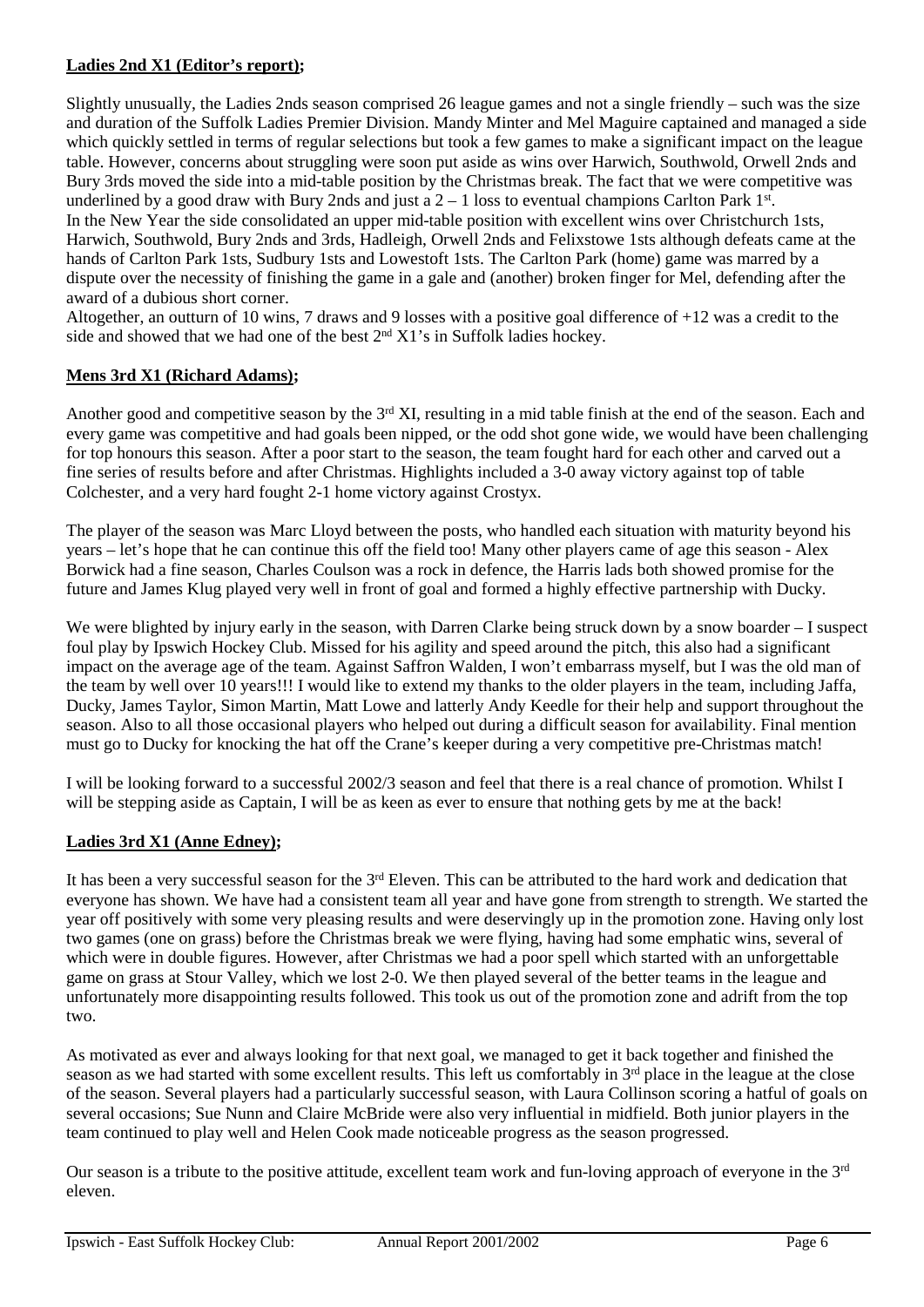# **Mens 4th X1 (Editor's report);**

Neil Slade succeeded David Walsh as captain and lead the 4ths through a satisfactory season in Div 7SE, one in which the side always hovered around mid-table. Mixed success during the early season friendlies and a first league game loss at home to Waltham Forest 2nds did not make for the most auspicious of starts. This was soon overcome as the side began to settle and wins over Sudbury 3rds, Braintree 3rds, Upminster 3rds and Saffron Walden 3rds (an 11 – 1 thrashing) along with several draws, meant the side had collected points in 9 out of 12 games by Christmas. League status was virtually ensured after further wins over Sudbury 3rds and Braintree 3rds by the end of January. Losses in Februrary and March to Old Southendian 4ths, Dunmow 2nds, Upminster 3rds, Witham 3rds and Saffron Walden 3rds meant that the promotion places were never really attainable but further wins over Romford 3rds and Redbridge 3rds meant a  $6<sup>th</sup>$  place finish out of 12 and an impressive goal difference of  $+24$ .

In all the side benefited from an effective mixture of youth and experience. Duncan Vaughan in goal, Graham Ramsden, John Bentley, Stephen Peck, Tim Fletcher, Ian Harris and Duncan Harris were prominent amongst the defenders whilst Neil Slade, David Walsh, Matt Crane, Danny Cripps, John Pope and Tony Elsom scored most of the goals. Several of the younger players will be expected to progress to the Club's higher sides in the 02/03 season and this competitive season in Div 7 has certainly provided a good basis for such progression.

# **Mens 5th X1 (John Wright);**

From the start of the season the team possessed the potential to do well with a squad exhibiting both experience and youthful enthusiasm. However, the first clutch of games did not produce this promise. It took some time for the squad to settle but with a scratch squad travelling to Old Southendians a high point was to come! An extremely fierce fought game ensued and despite having to soak up pressure with our backs to the wall for the last 25 minutes and much sterling work from our goalkeeper, we ended the game with a  $4 - 3$  victory. With confidence restored several good league games ensued and an even smattering of wins and losses meant that our average hovered around 50% success. A very deserved draw against league leaders Chelmsford 6th and an excellent win against Brentwood  $6<sup>th</sup>$  in the last league game contributed to a  $6<sup>th</sup>$  placed finish in Div 9SE. Unfortunately, the end of the season fizzled out with all the friendlies being cancelled for various reasons.

Throughout the season the team gelled with all players developing in their respective positions and without taking anything away from the experienced senior players, those to watch for in the future clearly include Jay Percival, David Messant and Robin Weston. Special mention must be made of the contribution of goalkeeper Mark Burrows who frequently kept us in contention on the pitch and deservedly was awarded Player of the Year. The  $5<sup>th</sup> X1$  is never an easy team to manage and although a higher placing than 6th in the league would have been welcomed, it gives us a goal to improve on for next season.

# Mens  $6<sup>th</sup> X1$  (Chris Hatch);

The former Veterans, playing their 2<sup>nd</sup> season of league hockey in Div 10SE after promotion from Div 11 SE, repeated the success of the previous season with 2<sup>nd</sup> place and promotion. It was not only a highly successful season but a most enjoyable one as well! Once some early season friendlies were completed with mixed results, the tone was set for the league campaign with a  $4 - 0$  win away at Havering 4ths. Three further wins saw us top until a loss to Felixstowe 4ths followed by a loss to Brentwood 7ths (who did the 'double' over us) brought us back to earth. However, an unexpected away draw to eventual division winners Crostyx 5ths and a massive win against Romford  $4<sup>th</sup>$  meant a challenging  $3<sup>rd</sup>$  place at the mid-season break. A generally similar pattern of results was achieved after Christmas, the highlights being a  $2 - 0$  home win over Crostyx  $5<sup>th</sup>$  and a  $1 - 0$  win over a young Essex Univ side who were competing with us for the 2<sup>nd</sup> promotion place. A classic case of old heads triumphing over young legs! The lowlights were a loss at Harlow 3rds in the worst 'playable' weather in years and the above-mentioned loss to Felixstowe 4ths on the Dellwood Avenue grass, when two of our players got injured.

The regular team was given some pace and width by the inclusion of Nick Cook and Kevin Foster. At the back, Jerry Hindle playing sweeper and Terry Murray in goal had excellent seasons. Barrie Whelpton was again comfortably leading scorer (league & friendlies) with 22 goals followed by Brian Mitchell (12), Kev Foster (6), Hugh Rowland (5) and Tom Grant (5), Ian Reed (4). Many thanks to all the umpires and other stalwarts in the side not mentioned above (including Ron Woolgar, Ray Black, Dave Gooch, John Taylor, Chris Hatch) for contributing to a very satisfactory season and also to the various youngsters and other regular club members who made up numbers when required.

# **Mixed X1 (Editor's report);**